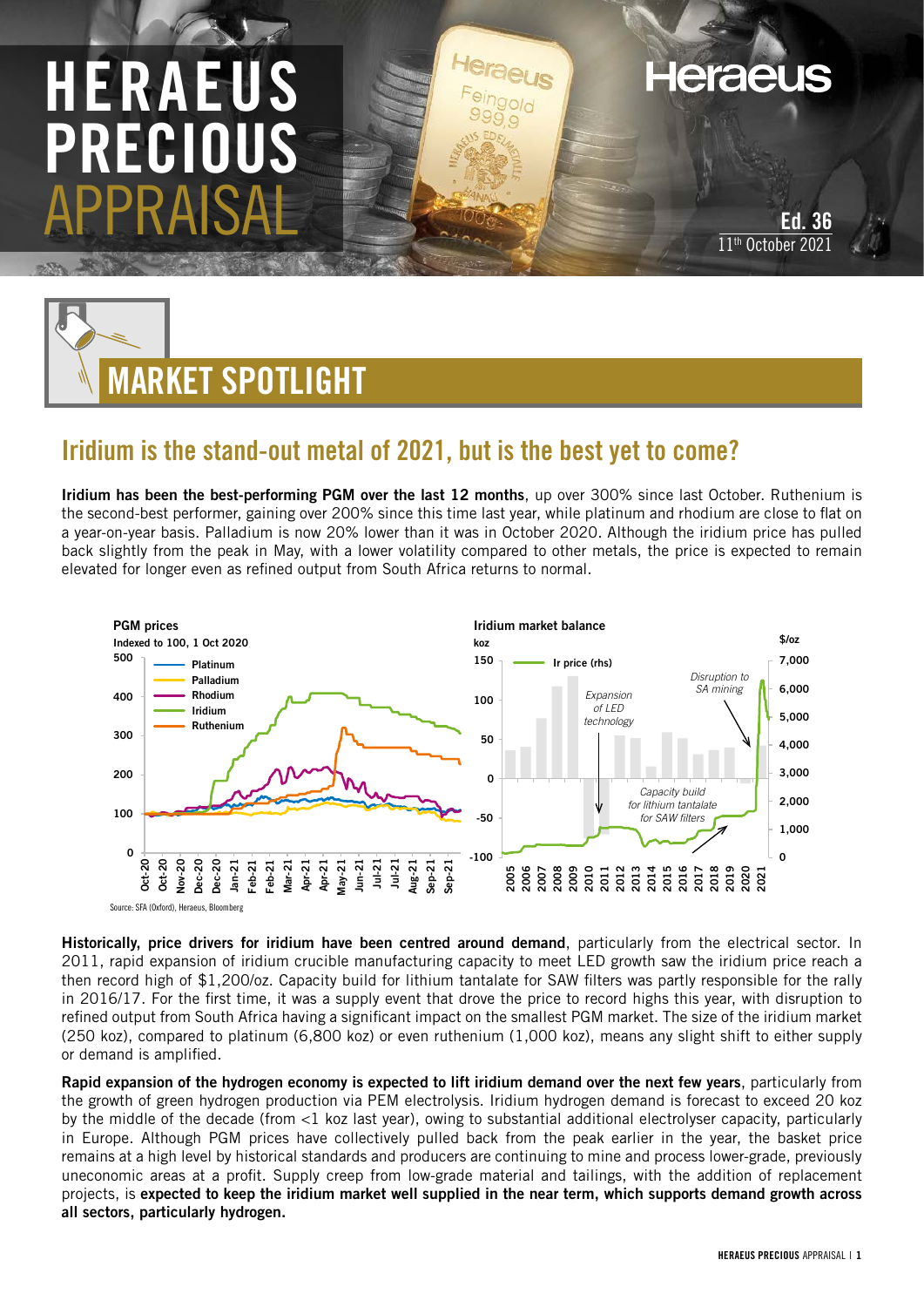# PRECIOUS METALS REVIEW

# Au

| and the contract of the con- | <b>CONTRACTOR</b> | the contract of the contract of |  |
|------------------------------|-------------------|---------------------------------|--|
|                              |                   |                                 |  |

|                |                  | <b>Close</b> Weekly change | High- | <b>Date</b>      | Low   | <b>Date</b>        |
|----------------|------------------|----------------------------|-------|------------------|-------|--------------------|
|                |                  | $\sqrt{$70z}$ 1,759 -0.18% |       | 1,781 08/10/2021 |       | $1,746$ 06/10/2021 |
| $\epsilon$ /oz | $1,520$ $0.03\%$ |                            | 1,540 | 08/10/2021       | 1.503 | 04/10/2021         |

A summer slump for central bank gold demand. Central banks bought 28.4 tonnes of gold in August, down 9% from July, as the pace of buying continues to slow. After a peak of ~165 tonnes in March, central bank demand has been gradually declining since. Central bank activity in H1'21 was characterised by one-off large purchases from a few individual banks, but this has been largely absent for the past two months. If this continues for the remainder of the year, central bank demand in 2021 is expected to remain below the levels of demand seen

in 2018 (656 t) and 2019 (605 t), although it will be higher than 2020 (255 t). Central banks account for around 14% of gold demand each year (source: World Gold Council). The wrangling over the US debt ceiling and impasse over the Democrats' spending plans is increasing uncertainty over economic recovery prospects the longer it remains unresolved. However, this will be resolved eventually, so it is not adding to gold's allure as a safe haven, and the price remains range-bound.

## Silver<br>Close Weekly change **Low High Date** Low Date \$/oz 22.77 0.97% 23.19 08/10/2021 22.21 06/10/2021  $\epsilon/\sigma$ z 19.68 1.21% 20.04 08/10/2021 19.17 04/10/2021 Ag

Silver remains under pressure from its industrial exposure and the impact of the ongoing semiconductor shortage, which is limiting output of a range of silver-containing electrical items including cars, smartphones and televisions. Silver is a component of almost all electrical

and electronic devices owing to its high conductivity, and it accounted for 304.3 moz last year (source: The Silver Institute). With a high dependency on industrial growth, concerns of an increasingly unstable US and global economy are weighing on the silver price.

## Pt

| <b>Platinum</b> |  |
|-----------------|--|
|                 |  |

|                | Pt Platinum               |                            |       |             |     |             |  |
|----------------|---------------------------|----------------------------|-------|-------------|-----|-------------|--|
|                |                           | <b>Close</b> Weekly change | High  | <b>Date</b> | Low | <b>Date</b> |  |
|                | $\sqrt{$782}$ 1,026 4.78% |                            | 1.043 | 08/10/2021  | 946 | 06/10/2021  |  |
| $\epsilon$ /oz | -887                      | 5.02%                      | 901   | 08/10/2021  | 815 | 04/10/2021  |  |

Potential labour strikes could hit South African platinum output in 2022. Wage agreements are up for renewal in mid-2022, and as producers have been making record profits, unions are likely to push for large wage rises. However, producers' costs have also increased significantly. Sibanye-Stillwater is currently in negotiations with the AMCU and NUM at its gold operations and has stated that it would accept a strike if a dispute is not resolved. There is a possibility this could be repeated in the PGM sector as well. Besides SibanyeStillwater, Anglo American Platinum and Impala Platinum also have wage negotiations next year. In 2014, South African supply fell by around 30% year-on-year to 3 moz as a result of protracted strike action by the AMCU, which affected Anglo's Rustenburg (now Sibanye-Stillwater's) and Union mines, Impala's Lease Area and Lonmin's Marikana mine (now Sibanye-Stillwater's). The platinum price closing above \$1,000/oz last week for the first time in almost two months is a positive sign for the metal.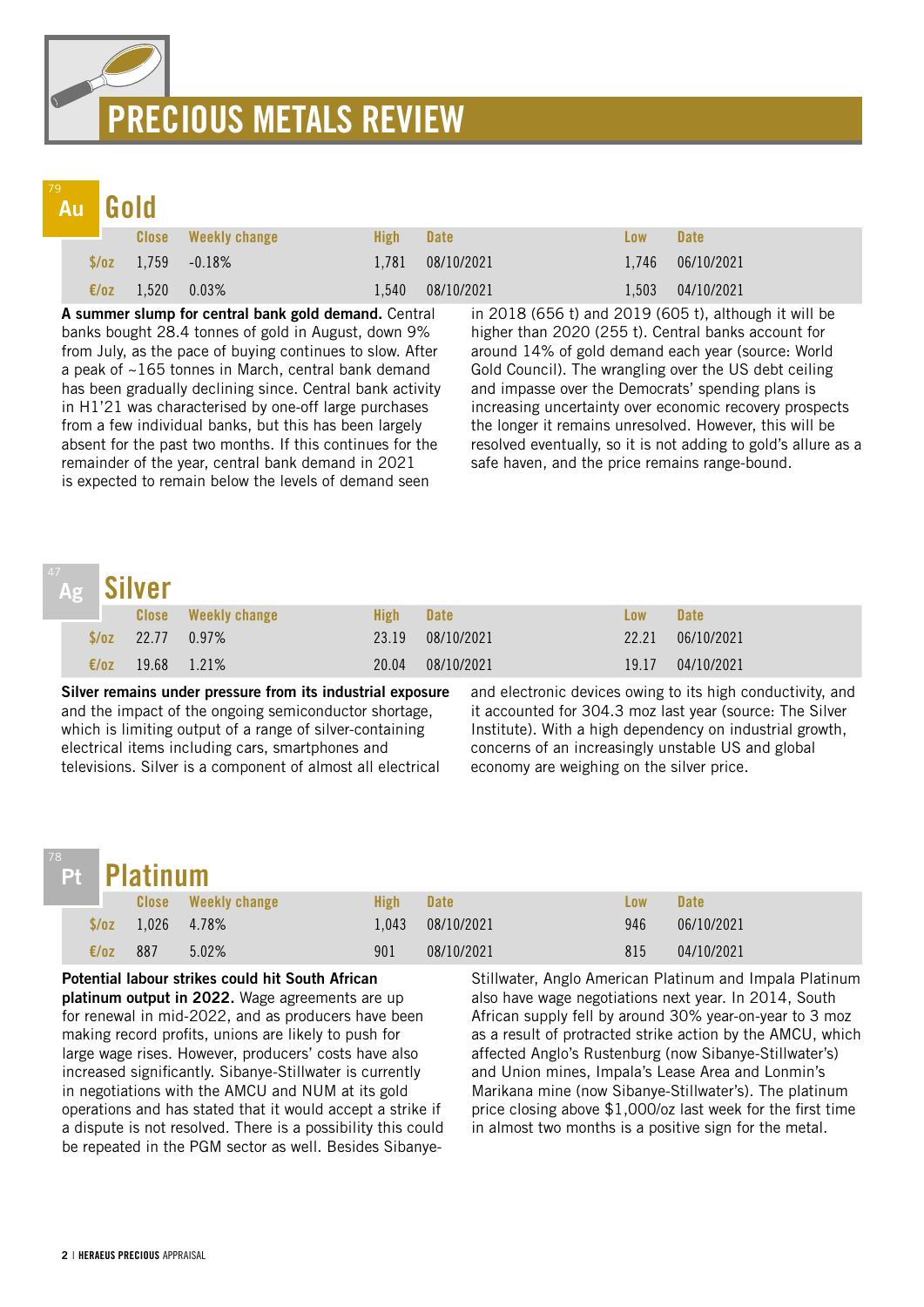# PRECIOUS METALS REVIEW



77 Ir

| Pd <b>Palladium</b> |               |                     |      |                  |            |                  |
|---------------------|---------------|---------------------|------|------------------|------------|------------------|
|                     |               | Close Weekly change | High | <b>Date</b>      | <b>Low</b> | <b>Date</b>      |
| S/oz                | 2.076 7.82%   |                     |      | 2,094 08/10/2021 |            | 1,849 06/10/2021 |
| $\epsilon$ /0Z      | $1,793$ 7.99% |                     |      | 1,796 08/10/2021 | 1.603      | 06/10/2021       |

General Motors sets its sights on an electrified future.

General Motors (GM) owns the Buick, Cadillac, Chevrolet and GMC brands, and is one of the largest automakers in the US. The company plans to double annual revenue by 2030, from a five-year average of about \$140 bn, as it steers away from gasoline vehicles toward EVs. GM has already committed to spending \$35 bn on EVs by 2025, with plans to no longer make ICE vehicles after 2035, and recently disclosed plans to increase EV manufacturing capacity so that half of its plants in North America and China will be able to make them by the end of the decade. GM plans to launch an electric version of its best-selling Chevrolet Silverado pickup

truck next year, which is expected to rival Ford's electric F-150 and so offer electrified versions of two of the most popular vehicles in North America. Despite EV pledges from automakers, gasoline ICE vehicles are expected to dominate the US market for the foreseeable future as there are still relatively limited incentives for consumers to electrify (or penalties on use of ICE). This will secure palladium demand in this region at least. North America is the second-largest palladium autocatalyst demand sector, accounting for around 1.8 moz annually. Palladium was the outperformer last week, closing above \$2,000/oz.

#### Rhodium, Ruthenium, Iridium 44 Ru

| $Rh^-$ |                       |                |                  |                              |  |
|--------|-----------------------|----------------|------------------|------------------------------|--|
|        |                       | <b>Rhodium</b> | <b>Ruthenium</b> | <i><u><b>Iridium</b></u></i> |  |
|        | <b>Reporting week</b> | $$15,350$ /oz  | $$670$ /oz       | $$5,050$ /oz                 |  |
|        | <b>Previous week</b>  | $$14,800$ /oz  | \$710/oz         | $$5,200$ /oz                 |  |

Rhodium-rich mines in South Africa could be impacted by possible strike action next year. Wage negotiations with unions are up for renewal for several key producers from mid-2022. Notably, the labour-intensive UG2 operations on the Western Limb, including Rustenburg, Marikana and Impala Lease Area, are rich in rhodium, so possible strikes at those mines could impact rhodium supply in

2022. The effects of strike action in 2014 cut around 160 koz from rhodium supply that year (-22% year-onyear) and was actually the worst affected of the three main PGMs, as closures disproportionately impacted marginal UG2 sections. The iridium and ruthenium prices both moved lower last week, by 3.8% and 5.6% respectively, while rhodium edged back over \$15,000/oz.